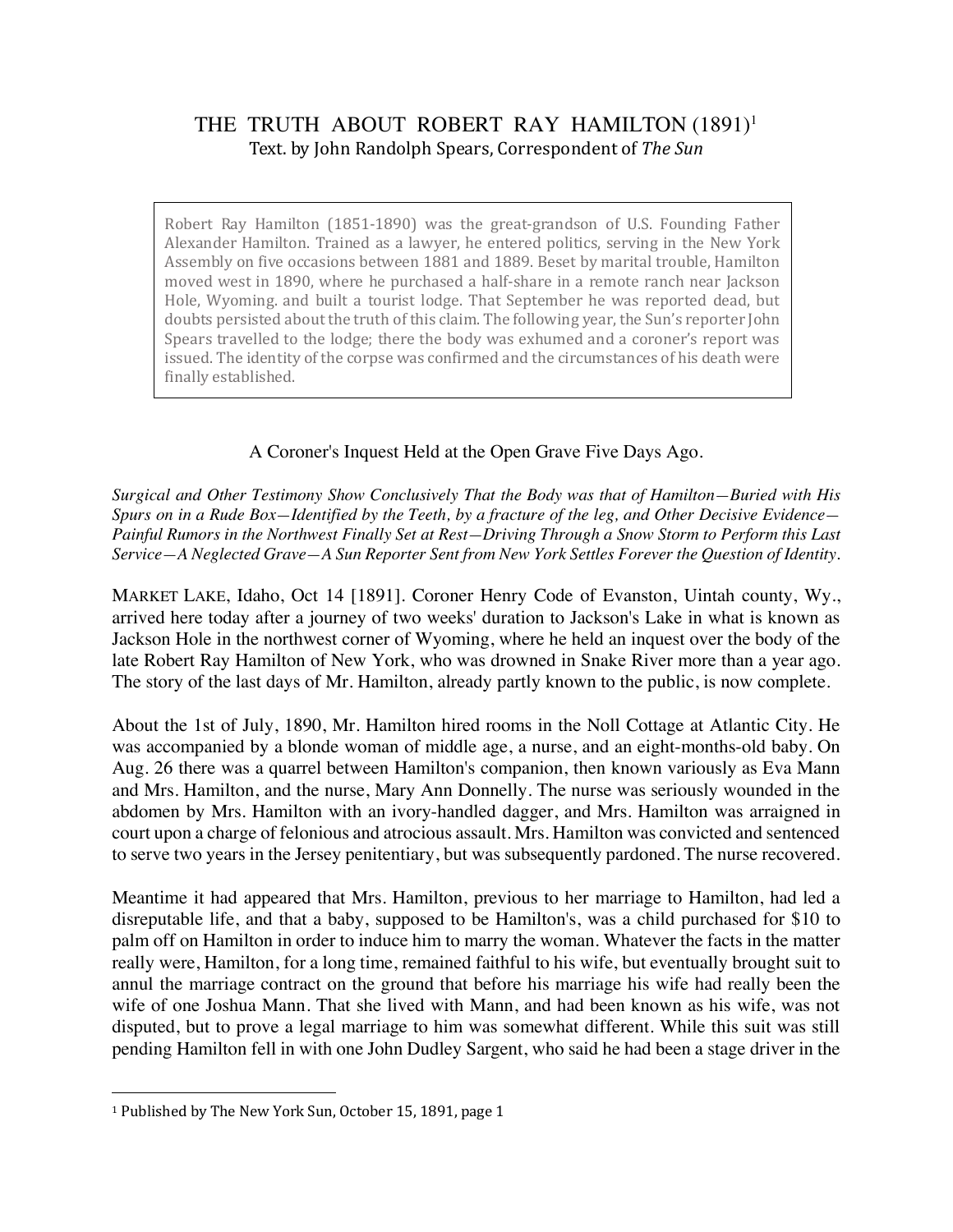Rockies and who had tried "*to raise Shetland ponies on a Green River, Wyoming, ranch, and failed, but who was then anxious to establish a tourist resort somewhere near the Yellowstone Park*." Just how it came about it is not known, but Hamilton and Sargent formed a partnership, in which Hamilton contributed the capital and Sargent somewhat of experience and the two came to Market Lake, Idaho, and there secured a pack train and went up the Snake River Valley to Rixburg [modern Rexburg, Ed.], thence through the Teton Basin add over the Teton Range into Jackson's Hole, then everywhere known as a resort of horse thieves and desperadoes. At the north end of this valley lay Jackson's Lake, and on the northeast corner of this sheet of water the two pitched their tent and began building a lodge of logs. They were to establish a hotel and outfitting store at a place where not a dozen tourists passed in a season.

This was in June, 1890, and for some time Hamilton dropped out of the sight of New York people. The case at law had gone over until October, and the public not unwillingly forgot about the unpleasant details of the scandal attached to an illustrious name. So, the matter rested until the morning of Sept 15, 1890, when a dispatch to THE SUN from Helena, Mont., conveyed the startling intelligence that Robert Ray Hamilton had been accidentally drowned In Snake River, in Jackson's Hole, some three weeks before.

At first every one accepted the story as true, Mr. J. O. Green, son of President Norvin Green of the Western Union Telegraph Company, set out to go into the Yellowstone National Park. Entering by Beaver Cañon he turned south and eventually arrived at Hamilton's lodge. Hamilton's people told him that Hamilton had gone hunting, and had been gone some days, so Green started out hoping to meet him. While camped below the lake, he fell in with a party of the residents of the hotel, and was told that Hamilton was lost, and that they were searching for him. Thereupon Green undertook to assist in the search, and the next day a body was found lodged in the branches of a fallen tree in a bit of still water in Snake River, which on examination was found to be dressed in Hamilton's clothing, to have a watch and fly hook belonging to Hamilton in the pockets, and, moreover, to answer in every particular the general description of Hamilton. Although the body was much decomposed, Mr. Green believed it to be Hamilton's and made oath to that effect. However, people began to take second thought and doubts as to the identity of the corpse arose. It is true Sargent, Hamilton's partner, identified the body, and so did a couple of Mormon workmen who had been employed about the lodge: but people began to question the statements of these men and not without reason. Thus, the briefest possible announcement of the death of the young man was made at the time the news was received. The story of his death when broken to father did not fall apparently like an overwhelming blow. Inquirers were told that he had no further facts to impart. The funeral notice was not published until Oct. 6, for the apparently insufficient reason that the father had been ill for some time and no opportunity had been afforded. Further than this, it was learned that Hamilton in the March preceding had made his will and had selected Gilbert M. Speir as one of the executors, and that Mr. Speir, with a friend, Mr. C. D. R. Moore, had arrived at the ranch just a day too late to be present when Hamilton was buried. Now, although the weather was pleasant and likely to remain so for at least three months, three personal friends, one being the executor of the will of the deceased man, made no effort and expressed no desire to remove the body of the unfortunate man from the place in the wilderness where it had been buried. When asked why not, they said Partner Sargent had said: "*He once told me he would rather be buried here if anything should happen.*"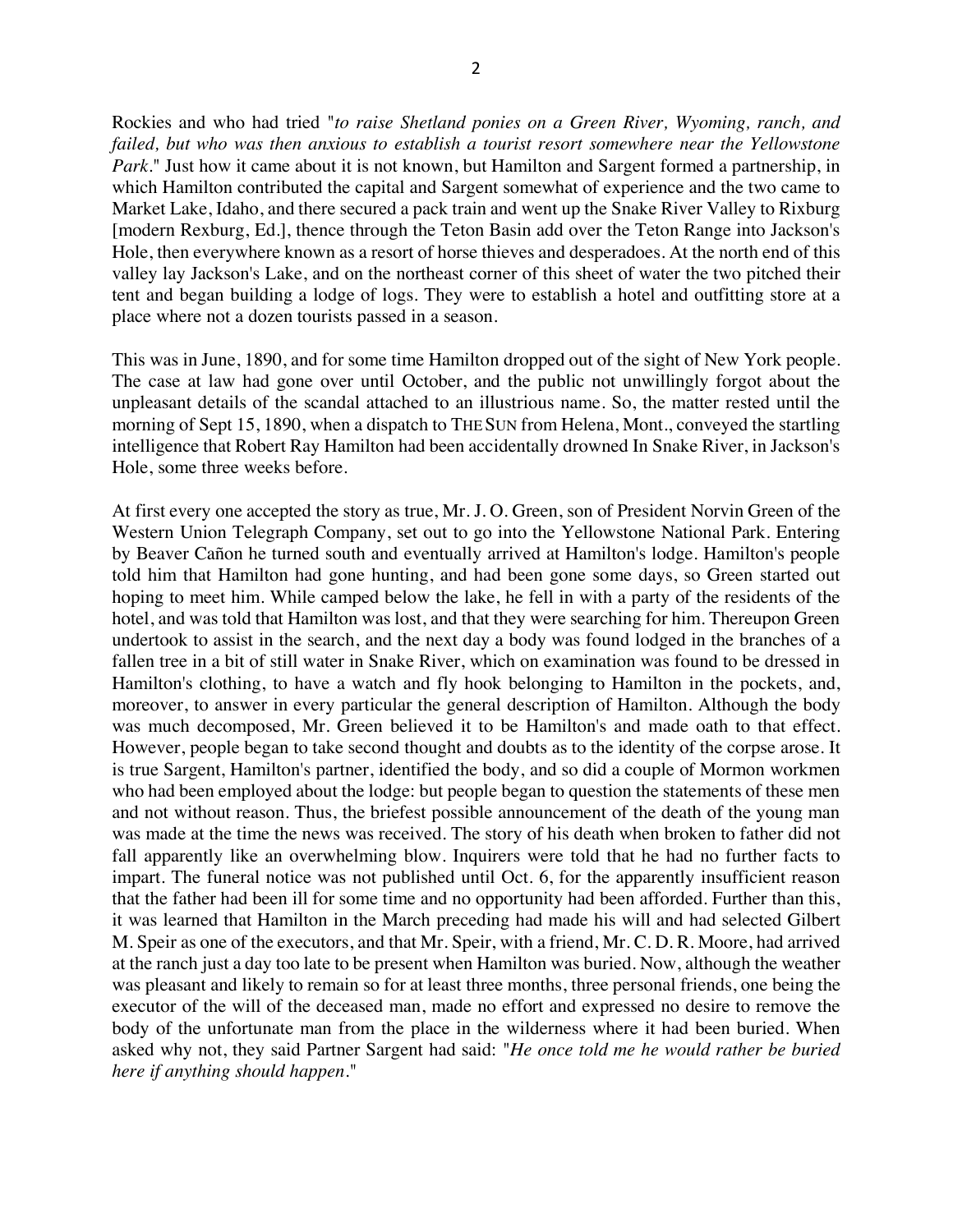Moreover, it was not a little singular that these two friends, instead of hastening from home to convey the news to the bereaved family decided to remain some days at the Lodge, "*because Mr. Sargent seemed to want us to*."

There were other curious facts about the death not necessary to mention, but the public very soon connected them with another interesting fact. Hamilton's death, if he was dead, not only annulled his marriage with the wife, Evangeline, but threw upon her the burden of proof in the legal squabble over the estate. If she were to share in the estate she must needs prove she was the widow of the deceased man. The advantage which the Hamilton family obtained through the death of Robert Ray in the contest with Evangeline was apparent when the matter came before the Surrogate.2 In spite of the undisputed fact of a marriage ceremony, Evangeline was declared to be Mrs. Mann and not the widow of Robert Ray Hamilton. Of course, she took an appeal.

Later came something more definite regarding the death of Hamilton. Henry Strong of Greene, Chenango county, N. Y., who had been in the Yellowstone Park, came East and declared that he had seen Hamilton alive in the park, having recognized him by his voice as well as his features. Later came A. O. Howard of the coast survey service, who said he had been a schoolmate of the deceased man, and that he had received letters later than August from Hamilton, who was supposed to have been drowned in the latter part of August of that year. While there were inconsistencies in the full statements of those men they were not without their weight.

The Hamilton family tried to keep the matter quiet, but it would not down. On the contrary, as time passed the belief that Robert Ray Hamilton was alive grew stronger in those who thought most about the facts. Tourists returning from the region brought strange stories. The men who conducted the search were, with one or two exceptions, not acquainted with him in his lifetime, and not willing to swear the body was his. Even J. O. Green, who had examined the body after it was taken from the water, said he could not swear it was Hamilton's. He believed it was because he found certain defects on it which belonged to Hamilton. People in the East wore told that seven other men had been drowned in Snake River that year, and they began to wonder whether one of these bodies had been dressed in Hamilton's clothes and passed off on the public as that of the body of the legislator. Had not a hospital or medical college subject been carried over in a trunk or a barrel and then put in the river to pose as Robert Ray Hamilton's body? Finally, a reputable young citizen of Idaho, who had been in Jackson's Hole with a party of mining engineers, returned home after having been some time in the mountains, and reported that even the residents of Jackson's Hole doubted very much the identity of the body. His report was brought to THE SUN, and an investigation that would forever settle the matter was instituted.

As THE SUN's correspondent, in his journey to the Felton region, drew near to his destination he found the public interest in the case growing stronger, and that the belief that Hamilton was alive was more firm. Leaving Market Lake, the nearest railroad station, he went back twenty-two miles to a village called Rixburg by the Mormons, who outnumber all the other inhabitants, and Kaintuck by the Post Office authorities. Here he called upon Roman Safert, one of the workmen who had testified to the identity of the body found in Snake River. Mr. Safert was still sure that the body was that of Hamilton, but when asked to describe the body he said among other things that the

 $\overline{a}$ 

 $2$  Surrogate  $-$  Judge in charge of probate, inheritance and guardianship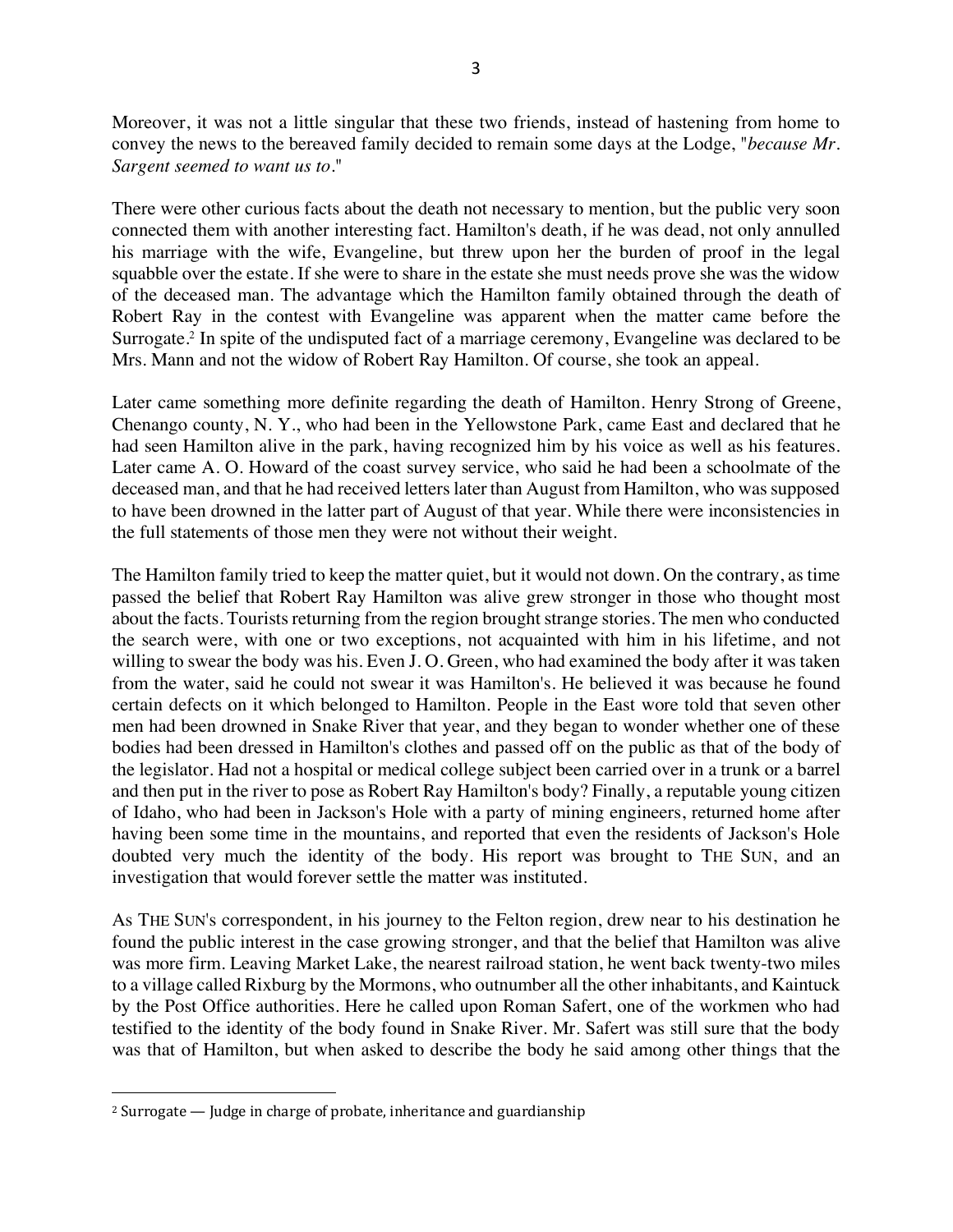upper front teeth had been filled with gold in a most conspicuous fashion. He had often noticed the gleam of gold when Mr. Hamilton laughed, he said. Mrs. Lotta Springer, a young widow who had been employed as a domestic at the lodge while Hamilton was there, described the teeth of the man exactly as Safert did. In fact, the upper front teeth of Robert Ray Hamilton were noticeably large and perfect.

This fact seemed to confirm, beyond all doubt, a most startling belief prevalent throughout the community. The most intelligent and influential men here were confident not only that Hamilton was still alive, but that a man resembling him had been sent to Jackson's Hole to personate him, and had there been put out of the way by John Dudley Sargent. Indeed, when one considered the extraordinary fact that no effort had been made to remove the body to a suitable resting place, and that no inquest had been held over the body by the Coroner, it was impossible to escape the conclusion reached by the citizens living nearest the region where Hamilton was alleged to have been drowned. Accordingly, the following affidavit was filed with Coroner Code of Evanston, Wyoming, who had jurisdiction over the district:

## "*State of Wyoming, County of Uintah:*

"*The affiant, John R. Spears, after having been first duly sworn, deposes and says that there is buried in the said county and State the dead body of a man reported to be Robert Ray Hamilton, and that the said body of the person so buried was interred at or near what is known as Jackson's Hole: and that affiant is informed and believes that the person so buried came to his death by unlawful means and by violence, and that said body was buried without any inquest having been hold thereon*."

Thereat, Coroner Code, with W. A. Hooker, an experienced surgeon of Evanston, joined a party organized by THE SUN correspondent, and on Thursday. Oct 1, left Market Lake station in a blinding snowstorm for Jackson's Hole. Their adventures in crossing the plains and Teton Pass and in following the Sheridan trail to their destination must be told at another time. One week later, on Thursday, Oct 8, they camped on Jackson's Lake, a quarter of a mile from the Hamilton lodge, and the next morning the body was disinterred and carefully examined for such marks as would identify it if it were really the body of Robert Ray Hamilton.

Some of these marks were simple and easy to distinguish. Mr. Hamilton had glossy black hair, his upper front teeth were noticeably perfect, while those in the lower jaw were crowded and overlapped. THE SUN correspondent had an accurate description of Mr. Hamilton's teeth before leaving New York, and this served in the identification. Further than this he had, while riding in Central Park one morning, fallen from his horse and had fractured his left leg below the knee, an injury that kept him in the Presbyterian Hospital for eleven weeks. When this fracture healed the growth of the bone formed a prominent projection on the front of the shin. There were still other marks of identification, as the following statement of Dr. Hocker, made when testifying before the jury, shows:

"*On Oct 9, 1891, I was called on by a Coroner's jury to examine a body supposed to be that of Robert Ray Hamilton. I made the examination, and as marks of identification found the first molar*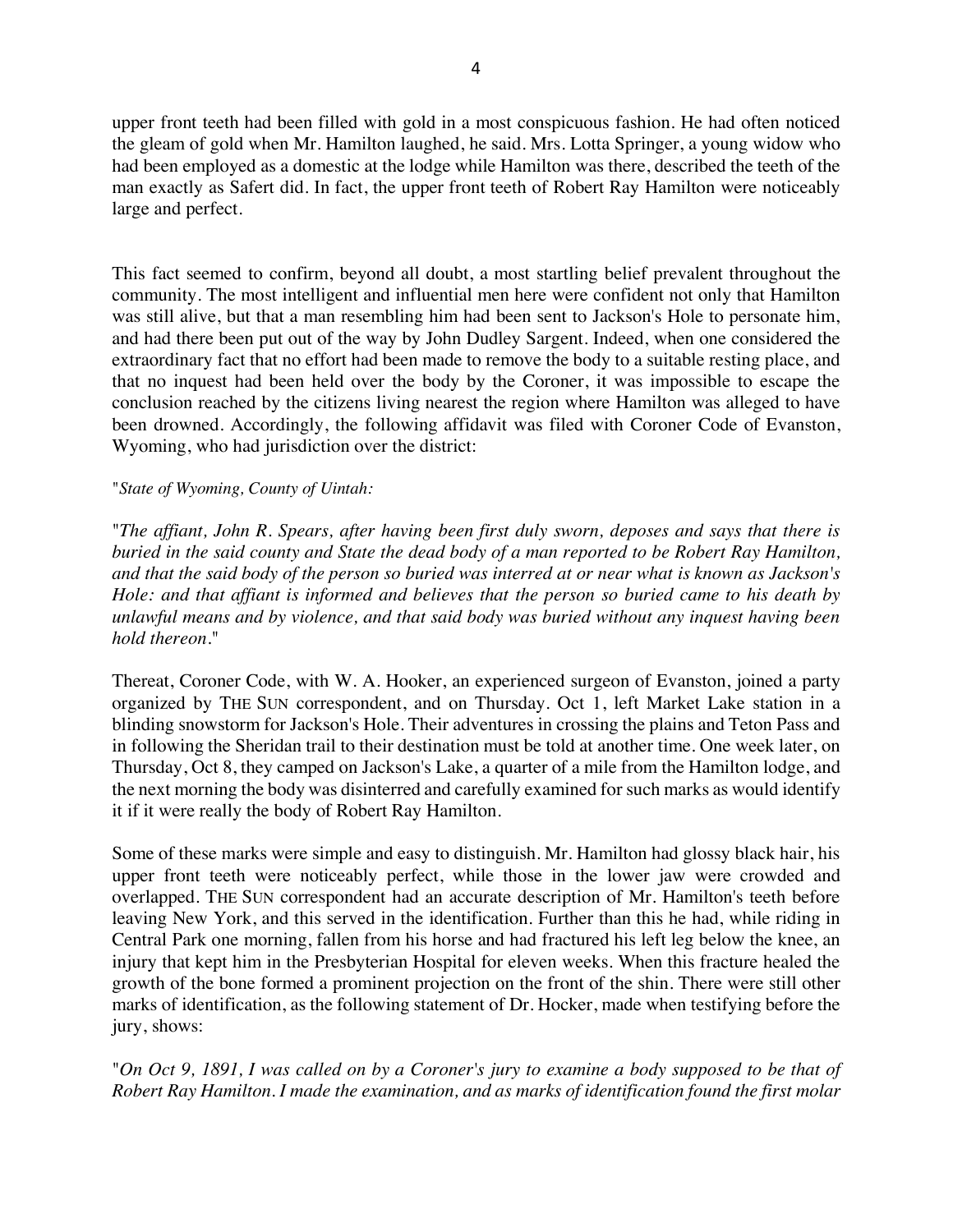*tooth in the right lower jaw filled with gold, the second molar on the same side and jaw filled with silver or some composition, the last molar on the same side and jaw filled with gold. The second molar on the loft side of lower jaw was gone, and I presume had been extracted, as the bone had filled up and absorbed in a way to show that the tooth had been gone quite a time.* 

*"I also found the left tibia had been fractured about the middle and the leg a little shortened aa a result of the fracture. I have also heard all the testimony of the witnesses examined before the Coroner's jury, and am satisfied that the body examined by me today is that of Robert Ray Hamilton."*

Partner Sargent said that these teeth had been filled and the one extracted by a dentist in New York during the month of May preceding Hamilton's death. He probably told the truth, for he had a memorandum book in which were noted in Hamilton's hand the charges made by the dentist.

The other witnesses were Mrs. Sargent and John H. Holland, J. P. Cunningham, and Edward Hunter, who were of the searching party. They testified to the details of finding the body, which have already been published. The jurors were Robert E. Miller, Andrew Mattson, and C. F. Hamm. They rendered the following verdict:

## *"State of Wyoming, County of Uintah:*

"*We, the Coroner's Jury, empaneled to inquire into the cause, time, and manner of the death of the person whose body lies before us, do find that the name of the deceased was Robert Ray Hamilton, a native of the United States, aged about 30 years, and that he came to his death in the State and county aforesaid, by being accidentally drowned while attempting to cross Snake River, below Jackson's Lake. According to the evidence furnished by his watch, which had stopped when he entered the water, and by a note which he left on a tag at the south end of the lake, Robert Ray Hamilton was drowned at 9:30 o'clock on Saturday night. Aug. 23, 1890."*

The picture presented to the little group of spectators when the cover of the rude box in which the remains were found had been removed was pitiful and shocking. Here lay the body of one who had served his constituents well in the Assembly, and who was, moreover, a great-grandson of one of the most distinguished statesmen. It was crowded into a box too shallow to allow the feet to remain upright. It was clothed in a rough woolen coat, waistcoat, and shirt and in trousers that had been cut off below the knee into the semblance of knickerbockers. Thick leather leggings and leather shoes were on the bare extremities, and a pair of heavy spurs were strapped over all. Around these were twined long shreds of water grass.

The kindly face and graceful form his friends had known were gone with his gentle spirit. Overwhelmed by the disgrace into which he had fallen, Robert Ray Hamilton sought seclusion and peace in the wildest regions of the Rocky Mountains. Here, while waiting the day when a trial in court would again renew the mental strain, he sought to forget his trouble by hunting and fishing. But a dire fate was to overtake him. On an evil day he left the lodge and rode to the lower end of the lake, where on the day following he shot and partly dressed an antelope. Hanging this to his saddle, he started for the lodge, but night overtook him. Instead of camping, as he might have done, he rode his horse out on a long sandy shoal projecting into a still water of the treacherous south